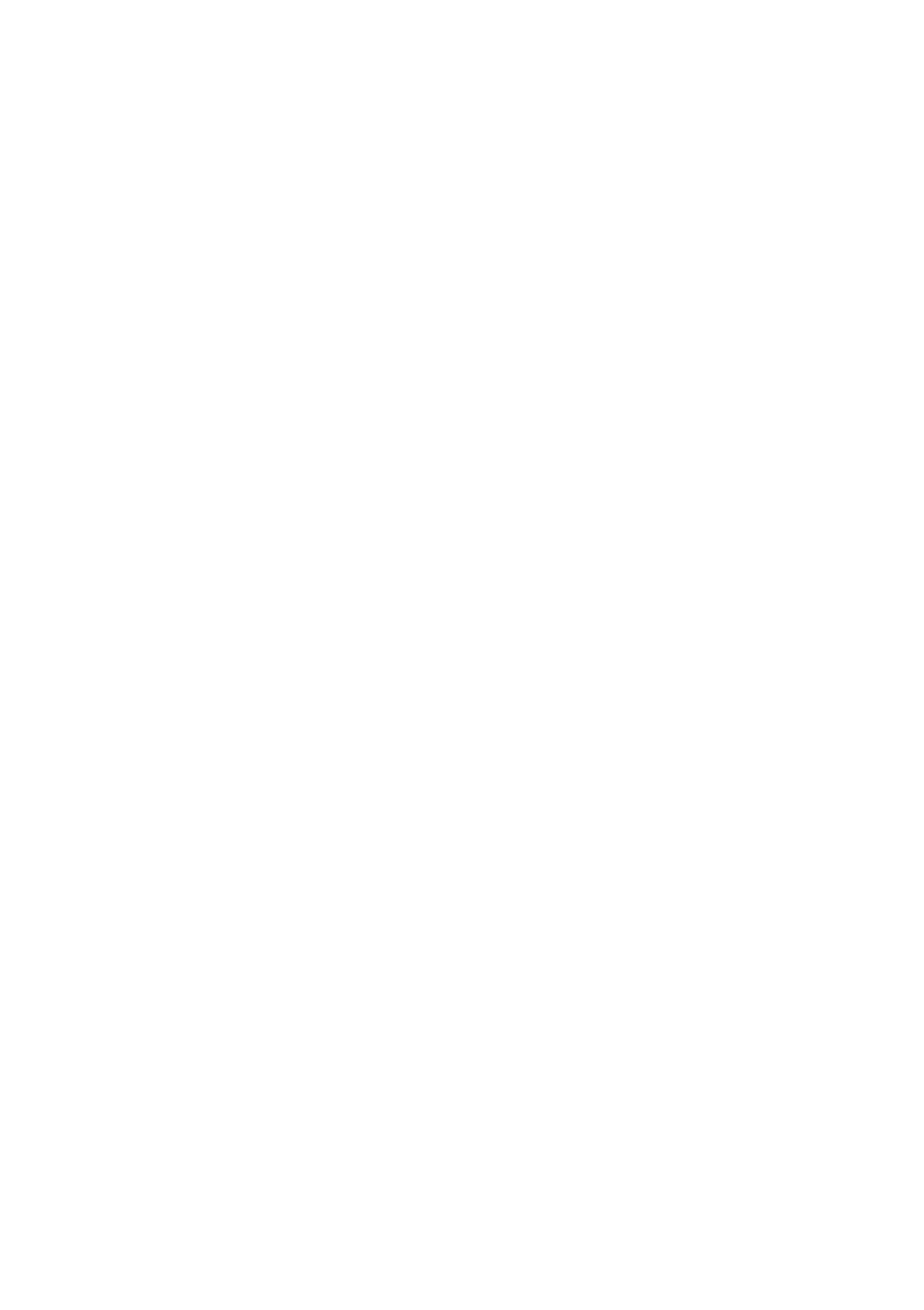# Institute of Historic Building Conservation ANNUAL GENERAL MEETING

**5.30pm, Friday 17 June 2011 at Conwy Suite, St George's Hotel, The Promenade, Llandudno, Conwy, North Wales LL30 2LG**

## **AGENDA**

- 1 Apologies for absence
- 2 Minutes of the Annual General Meeting of The Institute of Historic Building Conservation held on Friday 11 June 2010 at The Royal College of Physicians, Wolfson Theatre, St Andrews Place, Regent's Park, London
- 3 Council's report
- 4 Financial statements and treasurer's report

Resolution 1 – Accounts

To receive the reports of the Hon Treasurer and Council for the financial year 1 October 2009 to 30 September 2010 and to approve the accounts for that period

Resolution 2 – Independent Examiners

To appoint Larking Gowen, chartered accountants, as Independent Examiners to the institute, to hold office from the conclusion of the present General Meeting until the conclusion of the next General Meeting at which accounts in respect of an accounting reference period are laid

- 5 Election of officers including nomination of branch representatives
- 6 Motions to the AGM

*At the time of going to press no motions had been received at the institute's*   $offices.$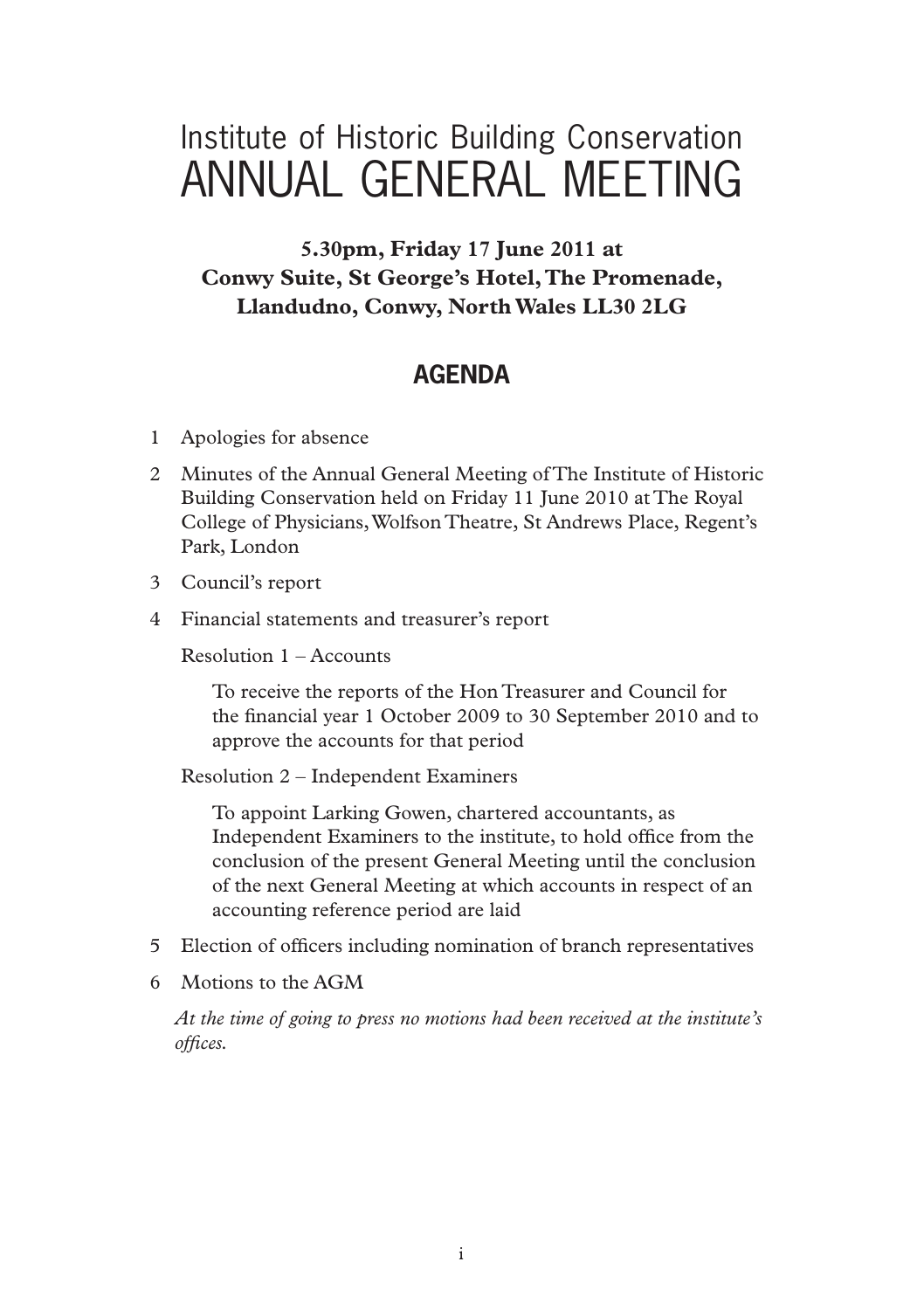## **THE INSTITUTE OF HISTORIC BUILDING CONSERVATION**

#### **www.ihbc.org.uk**

Registered as a charity in England and Wales number 1061593, and in Scotland number SC041945 Company Limited by Guarantee Registered in England, number 3333780 Registered Office: 3 Stafford Road, Tunbridge Wells, Kent TN2 4QZ

#### **PRESIDENT**

Eddie Booth Email president@ihbc.org.uk

#### **CHAIR**

Jo Evans Email chair@ihbc.org.uk

### **COMPANY SECRETARY**

Richard Morrice Email secretary@ihbc.org.uk

#### **DIRECTOR**

Seán O'Reilly, Email director@ihbc.org.uk

#### **BUSINESS OFFICE**

Jubilee House, High Street, Tisbury, Wiltshire SP3 6HA Tel 01747 873133 Fax 01747 871718 Email admin@ihbc.org.uk

#### **DIRECTOR'S OFFICE**

Postal address: The Glasite Meeting House, 33 Barony Street, Edinburgh EH3 6NX

These documents were prepared by Richard Morrice and the National Office.

## **CONTENTS**

| Council's report for the year ending<br>30 September 2010                                                                                                                                               | 1 |
|---------------------------------------------------------------------------------------------------------------------------------------------------------------------------------------------------------|---|
| Financial review                                                                                                                                                                                        | 5 |
| Summarised accounts for the year ended<br>30 September 2010                                                                                                                                             | 6 |
| Election of officers and nomination of<br>branch representatives                                                                                                                                        | 8 |
| Motions to the AGM                                                                                                                                                                                      | Q |
| Minutes of the Annual General Meeting of<br>The Institute of Historic Building Conservation<br>held on Friday 11 June 2010 at<br>The Royal College of Physicians,<br>Wolfson Theatre, St Andrews Place, |   |

Regent's Park, London, and the matters arising 10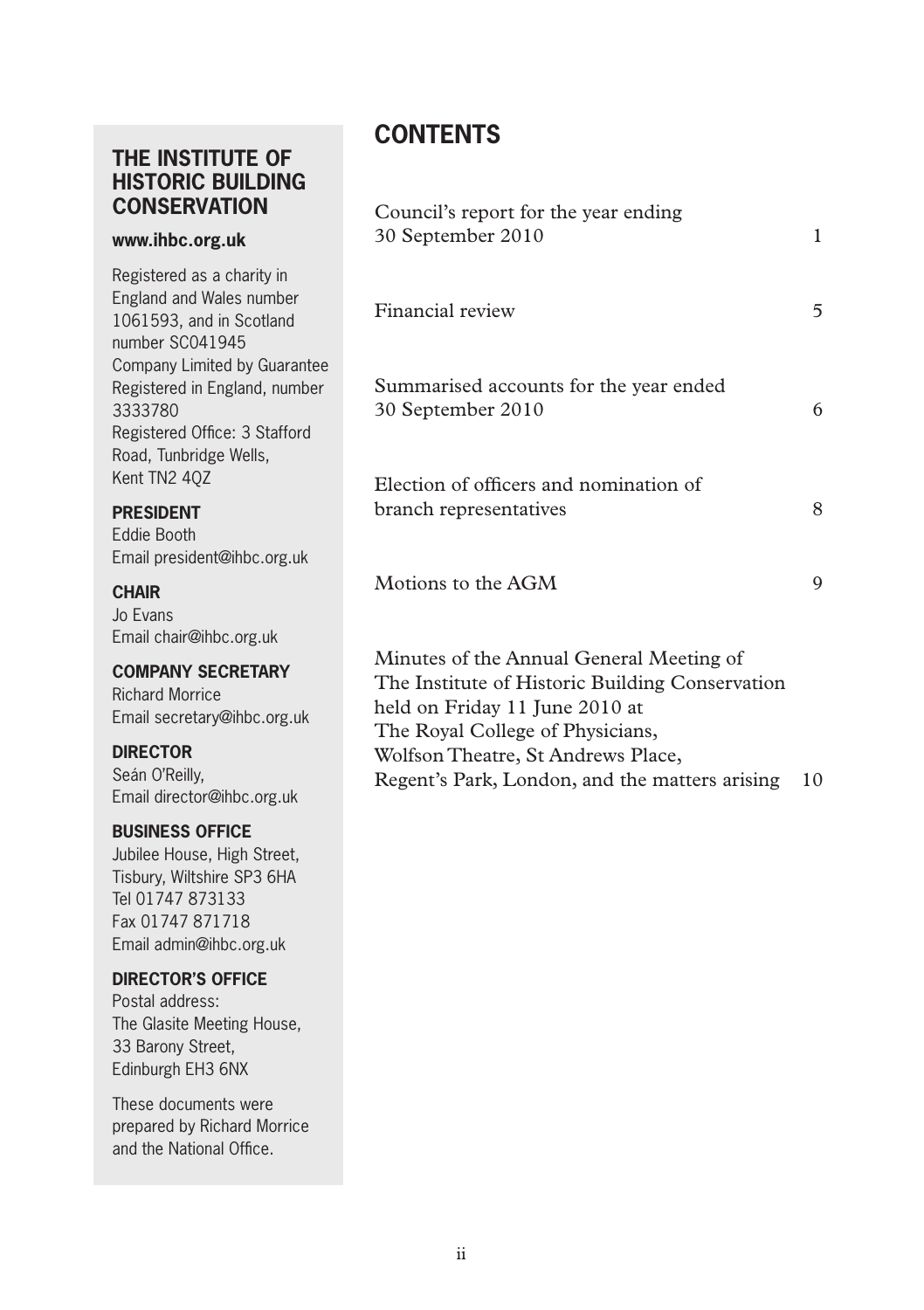# **COUNCIL'S REPORT**

The trustees (who are also directors of the charity for the purposes of the Companies Act) present their annual report together with the financial statements of The Institute of Historic Building Conservation (the company) for the year ended 30 September 2010.

The trustees confirm that the annual report and financial statements of the company comply with the current statutory requirements, the requirements of the company's governing document and the provisions of the Statement of Recommended Practice (SORP) 'Accounting and Reporting by Charities' issued in March 2005.

## **STRUCTURE, GOVERNANCE AND MANAGEMENT**

The institute is governed by a council with up to 22 voting members made up of up to nine elected officers (chair, vice-chair, secretary, treasurer and five officers serving as committee chairs) and up to 13 representatives of regional branches.

Council is also advised by non-voting officers co-opted by council, including the president, and by five committees, each chaired by the relevant elected officer: Finance & Resources, Membership & Ethics, Educational Training & Standards, Policy, and Communications & Outreach. These committees help oversee a range of advisory sub-committees, representatives and panels.

Council and committees are supported by a small, executive national office team responsible for organisational management, including the director, projects officer, administrator and other operational support.

## **OBJECTIVES AND ACTIVITIES**

The IHBC is a company and a charity, and exists to promote, for the benefit of the public, the conservation of and education and training in the conservation and preservation of buildings, structures, areas, gardens and landscapes which are of architectural or historical value in the UK insofar as it lies within the duties and responsibilities of any person whose principal professional skills are to provide specialist advice in such conservation and preservation.

## **The IHBC's key activities are:**

- setting standards for conservation practice and improving education and training in conservation
- raising the profile of conservation and promoting its role in economic and social regeneration
- supporting excellence in all aspects of conservation, whether in the identification, analysis, repair and reuse of historic buildings or in new design in historic settings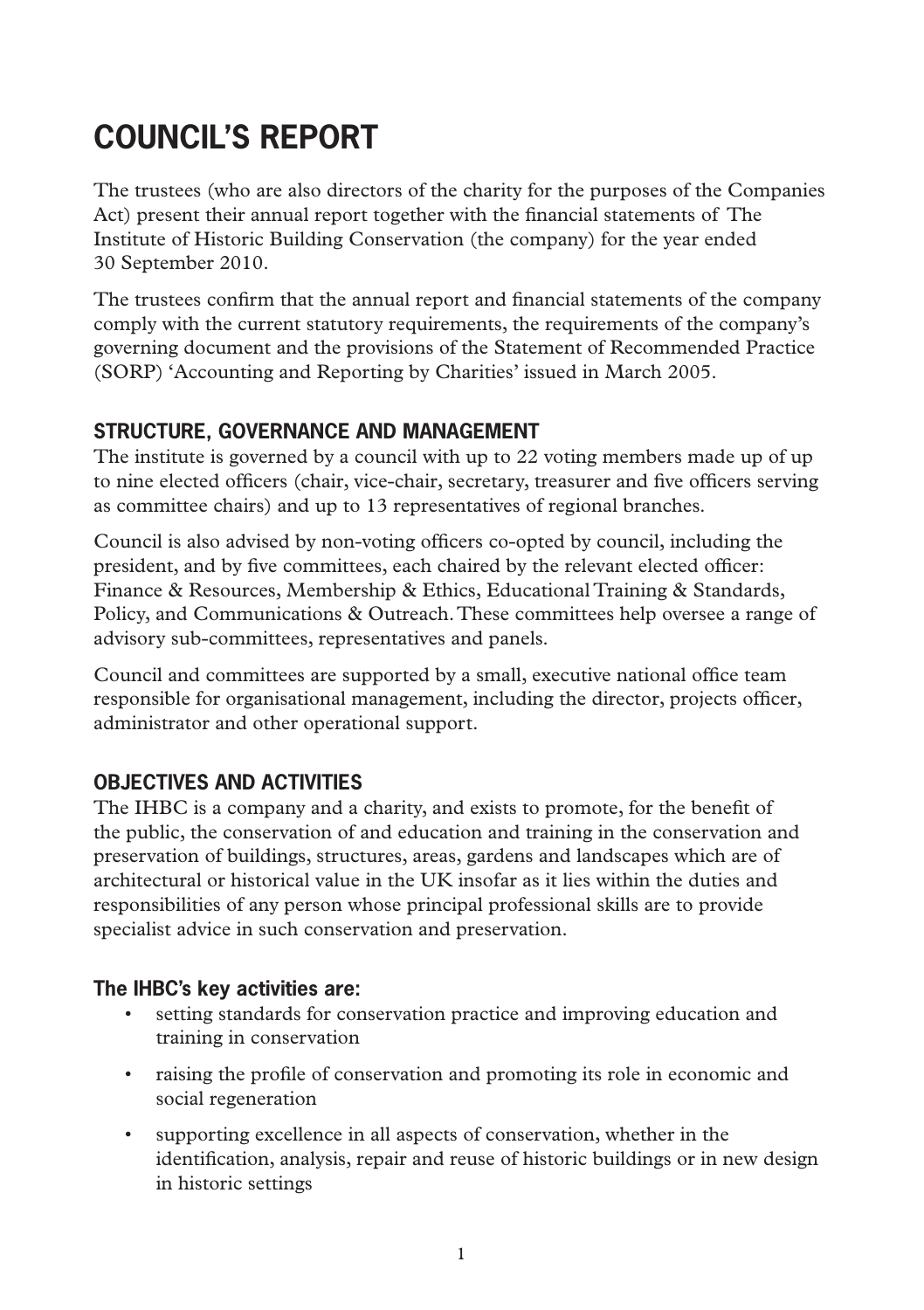- stimulating debate on how the role of conservation should develop
- organising training events and further developing the branch network to encourage the continued exchange of information between practitioners at all levels.

### **ACHIEVEMENTS AND PERFORMANCE**

The IHBC has maintained a high level of activity and influence across its wide-ranging interests over the year. In particular our contributions to the discussions on the redraft of England's historic environment Planning Policy Statement 5, including direct meetings with the Department for Communities and Local Government, were widely regarded as key to its transformation into a clearer and more relevant policy document. Success there substantially mitigated the impact of the demise of England's Heritage Bill, while in Scotland the IHBC maintained continued support for the equivalent, but more modest, 'Amendment' Bill, now an Act.

At the same time the wider economic downturn has had wide-ranging impacts across our membership and, by extension, our operations and income. Our commitment not to raise subscription rates for 2009–10 was an early statement of support for our members, even though sadly it is not sustainable in the face of substantial inflation in 2010–11. Despite the wider downturn, the substantial increase in membership continued, as our President applauded the achievement of more than 2000 IHBC members at the start of the financial year. This represents a 30 per cent increase in membership over three years.

The institute's ongoing activities and operations are now reported widely and regularly, using our journal, *Context*, the *Yearbook* and the new *Membership e-letter*, alongside the highly regarded and innovative IHBC news service, the 'NewsBlog', as well as, specifically for our branch operations, the newly re-cast branch web pages.

With this reporting and news infrastructure in place, the tradition of detailed reporting through our Annual Report and AGM papers is no longer appropriate, and we can instead concentrate on more strategic achievements. Following the structure operating in the institute since our 2007 Annual General Meeting, and continued in the current Corporate Plan 2010–15, passed at our 2010 AGM, we may also note particular success across the following areas:

## **HELPING PEOPLE**

- Successfully supporting and enhancing our publicly accessible web-based information and advisory services, now with more than 20,000 pages
- Maintaining branch support through:
	- annual Branch Connection Days
	- structured funding through business plans, and
	- branch web pages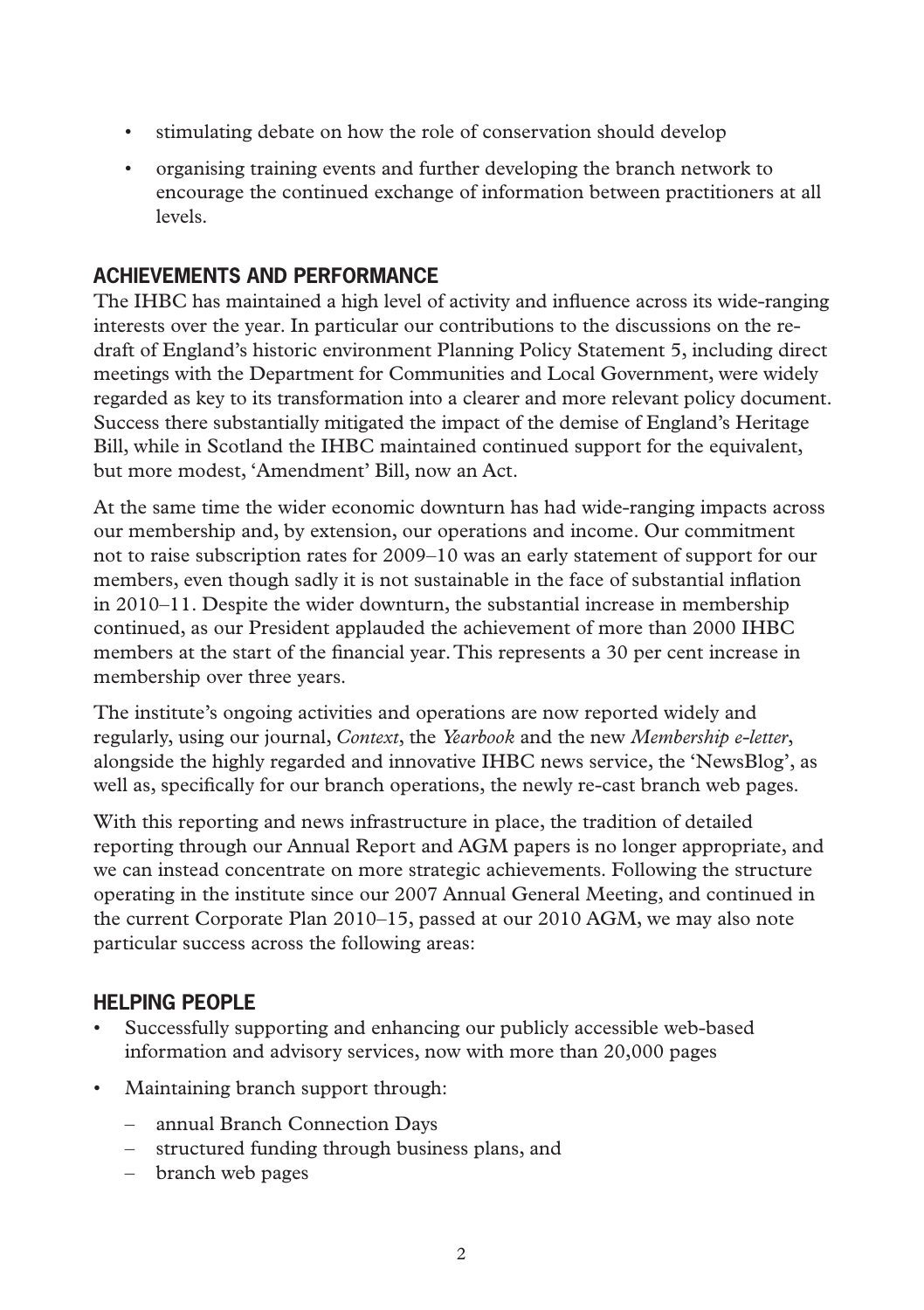- Improving access to services, including piloting the operation and distribution of new bursaries
- Continuing links with third sector interests and partnerships, including partnering through the Annual School and initiating what was to be a successful conference on heritage funding with the UK Association of Preservation Trusts and the Glasgow City Heritage Trust
- Building new connections to non-core heritage interests, notably:
	- hosting the reception linked to our annual peripatetic council meeting in Newcastle, both in September 2010, and
	- then-chair Dave Chetwyn taking on the role of vice-chair at the National Planning Forum
- Widening access to our services, using social networks including the newly established LinkedIn group, and opening the NewsBlog service to wider public use through an RSS feed

## **HELPING CONSERVATION**

- Continuing our high standards of professional publications, including our highly respected journal, *Context*, and the annual *Yearbook*
- \* Establishing the basis for more formal sector standards in discussion with English Heritage
- Maintaining the consultations service supported by our consultant James Caird
- Developing educational and training infrastructure through:
	- continuing our excellent services in our Annual School, in London in 2010, and
	- developing our Gus Astley Student Award programme, including its new dedicated website
- Progressing understanding of the 'state of the sector' through continuing the sector surveys of England's local authority conservation services, and planning expansions of the survey to cover the national branches
- Enhancing awareness of the importance of inter-disciplinary skills in conservation, and in particular of the use of the IHBC's Areas of Competence, by:
	- contributing to the development by ConstructionSkills of a Conservation National Occupational Standard through reviewing the relevant level 3 National Vocational Qualification (NVQ), approved in 2011 and
	- enhancing links with independent conservation courses through the course recognition programme and promotion of the Gus Astley Student Award across a wide range of built environment and cultural courses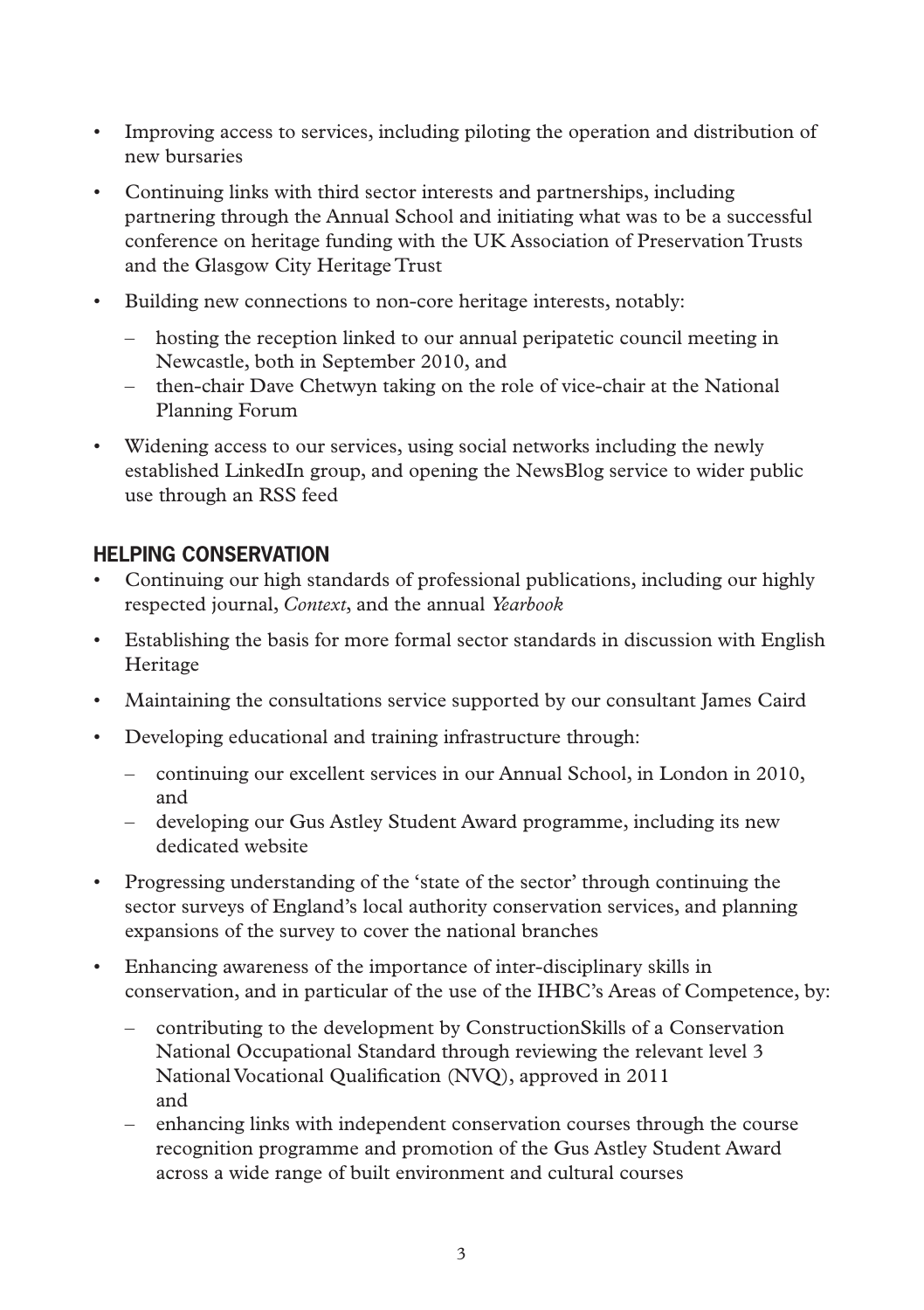## **HELPING CONSERVATION PROFESSIONALS**

- Continuing promotion of support for applicants seeking full membership of the IHBC, including holding the Branch Connection Day for branch membership secretaries in November 2009
- Supporting the observation of professional standards across our membership by:
	- continuing promotion and testing of CPD
	- making the disciplinary procedures more accessible through web posting of a summarised guidance and
	- approval of a full listing of the disciplinary committee
- Maintaining and enhancing dedicated membership services and benefits
- Promoting and disseminating information on the IHBC's list of practices, 'HESPR', at all IHBC-linked events
- Maintaining corporate standards and procedures, such as risk assessment etc, and enhancing these operations through:
	- approving the adoption of a new and more substantial Corporate Plan, covering the period 2010–15, at the 2010 AGM
	- adopting a new resolution at that same AGM to enable formal registration as a charity in Scotland
	- developing the new membership e-letter to encourage wider participation in our management and governance
	- establishing the basis for a review of governance in line with new legislation and practice
- Improving communications with wider sector interests, with the agreement of press support focussed on the construction sector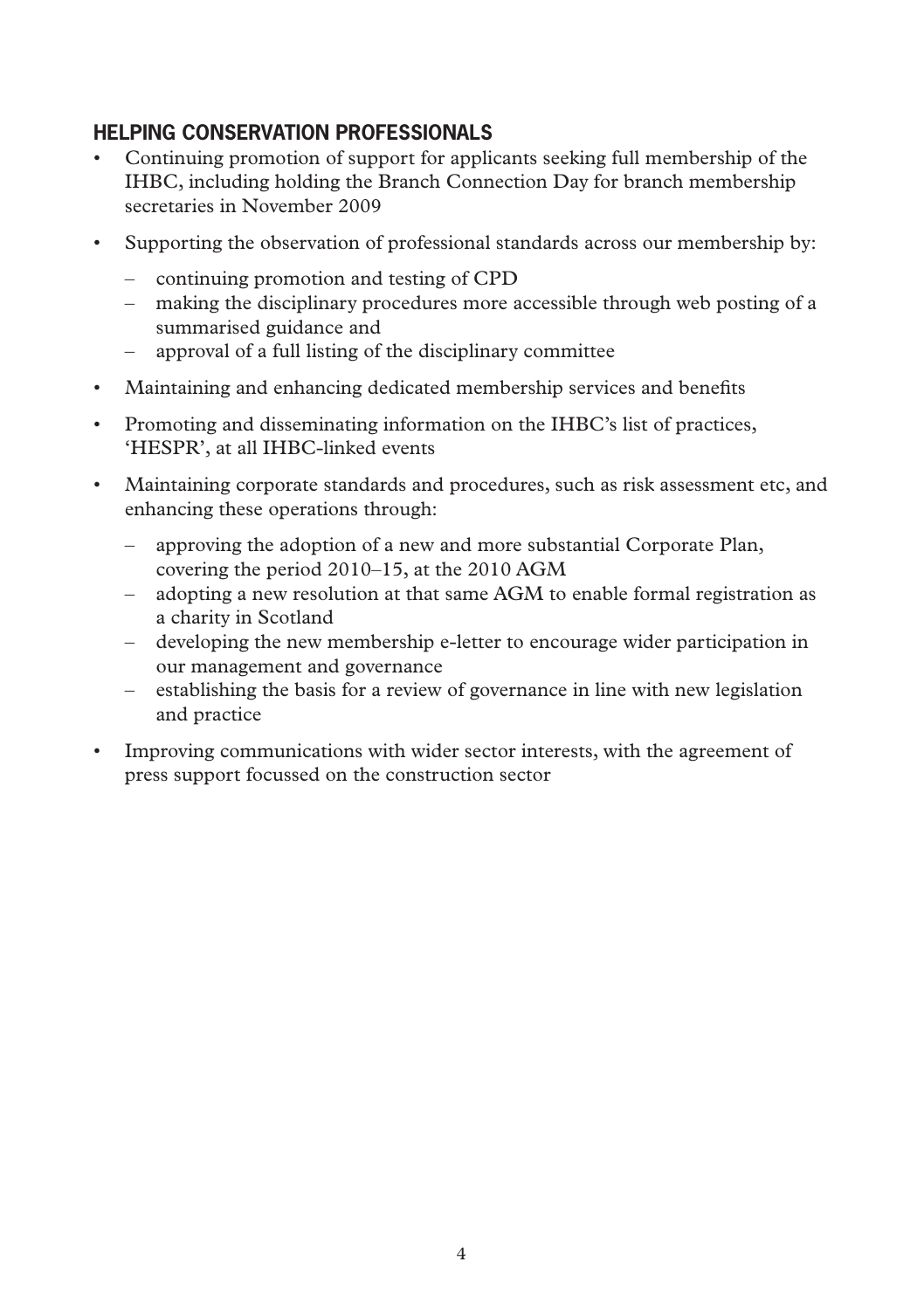# **FINANCIAL REVIEW**

The gross incoming resources for the year amounted to  $\ell$ 315,369 (2009:  $\ell$ 324,853). Overall, the charity's expenditure exceeded its incoming resources by  $\ell$  20,569  $(2009: f 647 \text{ profit})$ . This includes an exceptional pension back-payment, but primarily reflects a reasonable performance given the wider downturn, with reduced income from events and research, and investment in increasing the charity's capacity to deal with projects, as recommended by our advisers. The charity reserves are sufficient to allow us to make this investment and maintain levels well within our reserves policy.

## **PLANS FOR THE FUTURE**

The future plans of the institute are encapsulated in the Corporate Plan 2010–15, passed at the IHBC's 2010 Annual General Meeting.

These include:

- maintaining at current levels operations, services, support and advocacy for our membership and the sector, despite the wider economic downturn
- raising the public profile of the institute
- reviewing governance
- establishing the infrastructure to make more effective use of our charitable status, notably establishing a committee to advise the Finance & Resources Committee, and through that, council.

This report was approved by the trustees on 14 April 2011 and signed on their behalf by Richard Morrice, trustee and secretary, and Jo Evans trustee and chair.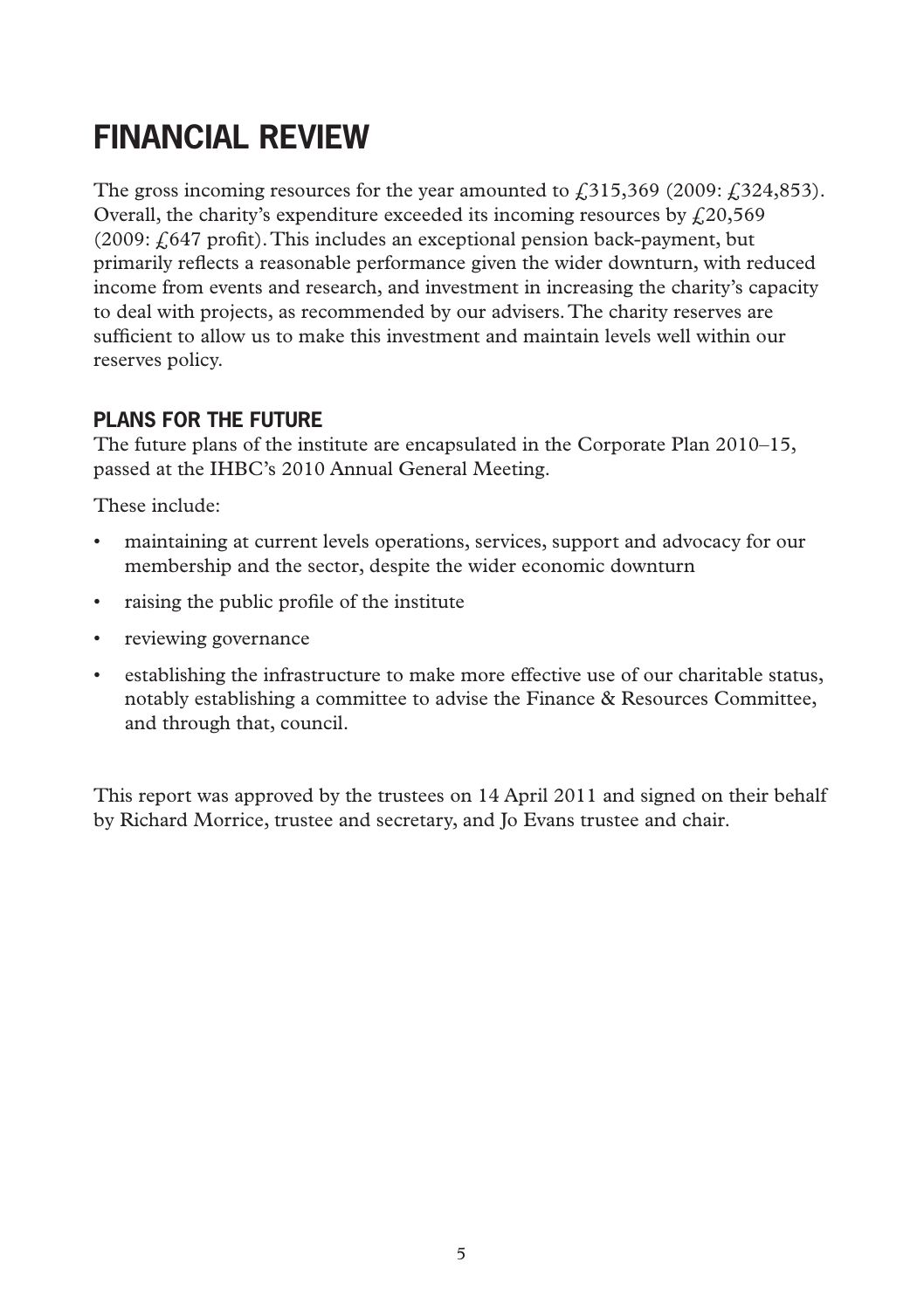## **SUMMARISED ACCOUNTS FOR THE YEAR ENDED 30 SEPTEMBER 2010**

#### **STATEMENT OF FINANCIAL ACTIVITIES (incorporating income and expenditure account) FOR THE YEAR ENDED 30 SEPTEMBER 2010**

|                                               | 2010      | 2009    |
|-----------------------------------------------|-----------|---------|
|                                               | £.        | £.      |
| <b>Incoming resources</b>                     |           |         |
| Incoming resources from generated funds       |           |         |
| Activities for generating funds               | 246,529   | 252,065 |
| Investment income                             | 706       | 968     |
| Incoming resources from charitable activities | 68,134    | 71,820  |
| Total incoming resources                      | 315,369   | 324,853 |
|                                               |           |         |
| <b>Resources expended</b>                     |           |         |
| Costs of generating funds                     |           |         |
| Costs of generating voluntary income.         | 3,870     | 13,174  |
| Charitable expenditure                        |           |         |
| Charitable activities                         | 142,552   | 142,594 |
| Governance costs                              | 189,516   | 168,438 |
| Total resources expended                      | 335,938   | 324,206 |
|                                               |           |         |
| Net income/(expenditure) for the year         | (20, 569) | 647     |
| Total funds at 1 October 2009                 | 201,363   | 200,716 |
| Total funds at 30 September 2010              | 180,794   | 201,363 |

*All activities derive from continuing operations.* 

*For the year ended 30 September 2010 all incoming and outgoing resources were unrestricted funds.*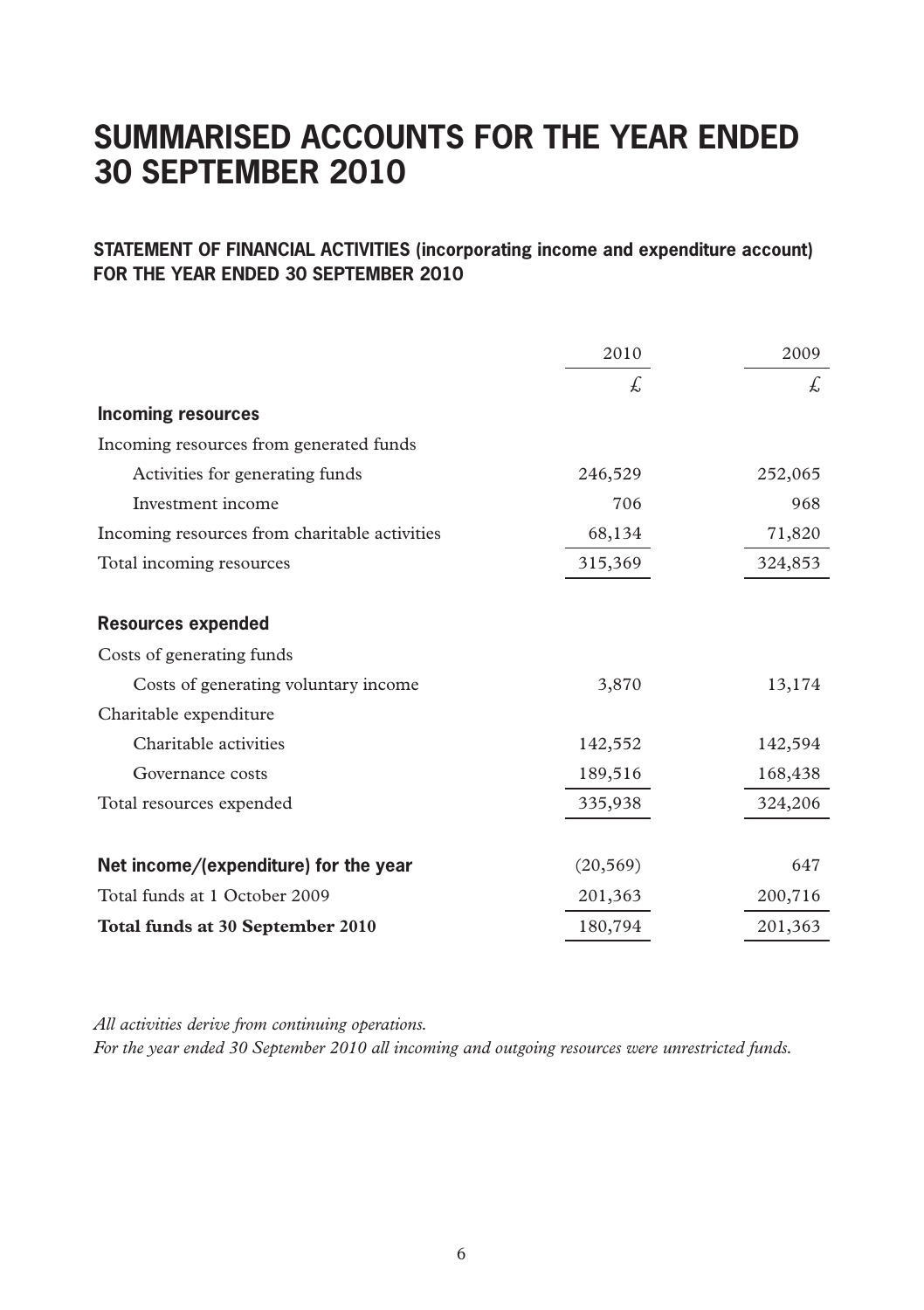#### **BALANCE SHEET AS AT 30 SEPTEMBER 2010**

|                                   |          | 2010    |          | 2009    |
|-----------------------------------|----------|---------|----------|---------|
|                                   |          | £.      |          | £.      |
| <b>Fixed assets</b>               |          |         |          |         |
| Tangible assets                   |          | 1,052   |          | 2,600   |
| <b>Investments</b>                |          |         |          |         |
| Investment in subsidiary          |          | 10,000  |          | 10,000  |
|                                   |          | 11,052  |          | 12,600  |
| <b>Current assets</b>             |          |         |          |         |
| Cash at bank                      | 163,320  |         |          | 167,228 |
| Debtors                           | 28,500   |         |          | 39,826  |
|                                   | 191,820  |         | 207,054  |         |
| <b>Creditors: amounts falling</b> |          |         |          |         |
| due within one year               | (22,078) |         | (18,291) |         |
| <b>Net current assets</b>         |          | 169,742 |          | 188,763 |
| <b>Total net assets</b>           |          | 180,794 |          | 210,363 |
| <b>Unrestricted funds</b>         |          | 180,794 |          | 201,363 |

These summarised accounts are an extract from the statutory annual report and accounts for the financial year ended 30 September 2010 which have been subject to an Independent Examiners' report issued by Larking Gowen, chartered accountants.

Larking Gowen has confirmed to the board that the summarised accounts are consistent with the annual report and accounts for the year ended 30 September 2010.

These summarised accounts may not contain sufficient information to gain a complete understanding of the financial affairs of the charity. The full annual accounts, the council's report and the Independent Examiners' report on those accounts may be obtained from Lydia Porter at the IHBC Business Office, email admin@ihbc.org.uk.

The financial statements were approved by the board on 14 April 2011 and signed on its behalf by Richard Morrice, trustee and secretary, and Jo Evans trustee and chair.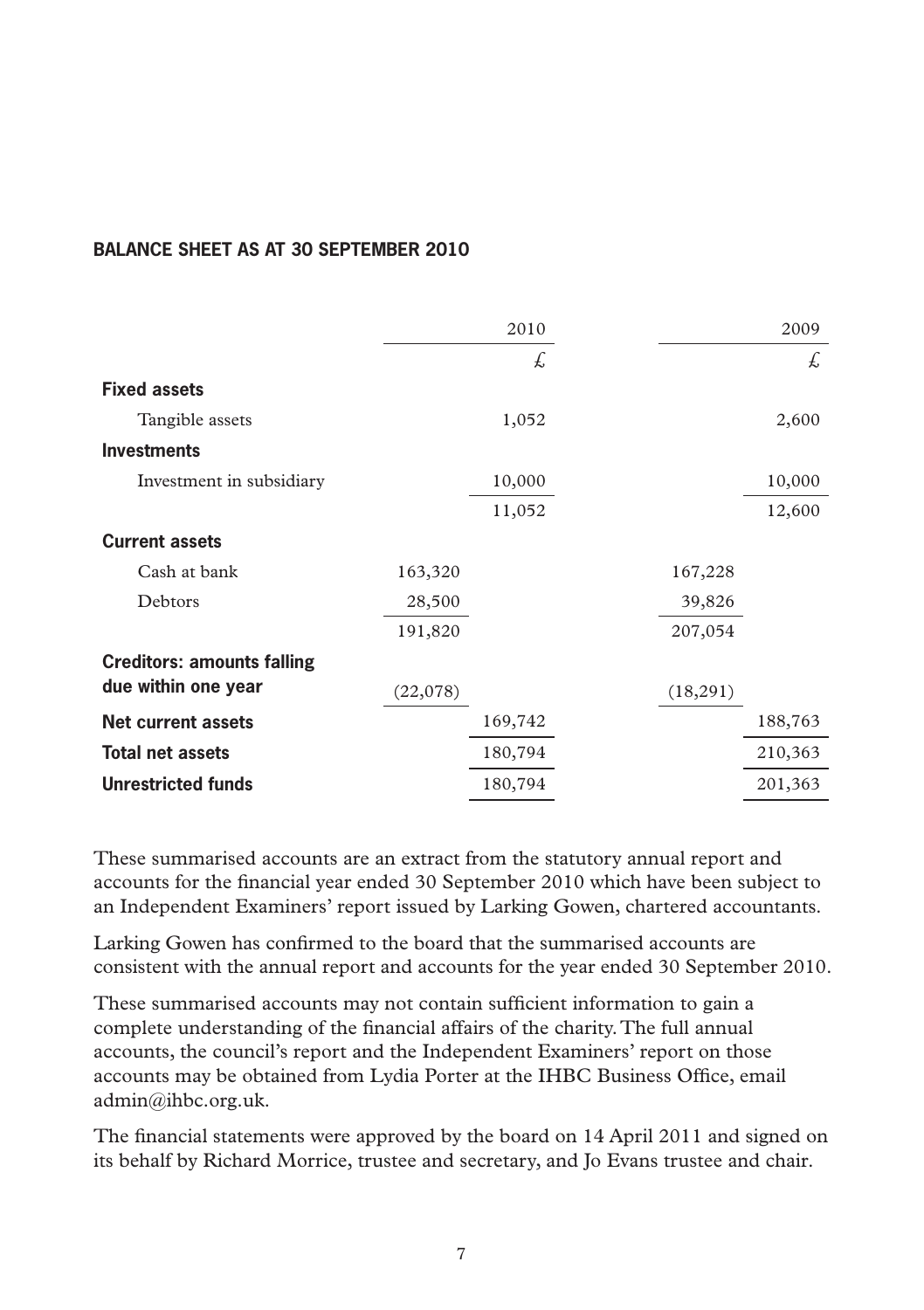## **ELECTION OF OFFICERS AND NOMINATION OF BRANCH REPRESENTATIVES**

#### **ELECTION OF OFFICERS**

At the time of going to press, the following nominations have been received at the registered office of The Institute of Historic Building Conservation:

#### **Chair**

Jo Evans standing for re-election

**Vice Chair** Sheila Stones standing for re-election

**Treasurer** Richard Morrice standing for election

**Education Secretary** John Preston standing for re-election

#### **Policy Secretary** Mike Brown standing for re-election

**Membership Secretary** Paul Butler standing for election

#### **Communications & Outreach Secretary**

Charles Strang standing for re-election

**Secretary** Eddie Booth standing for election

#### **NOMINATION OF BRANCH REPRESENTATIVES**

At the time of going to press, the following members have been nominated by their branches as representatives on council. The meeting needs to confirm their nomination:

**Scotland** Stuart Eydmann

**Northern Ireland** nomination pending

**Wales** Nathan Blanchard

**North** Geoff Underwood

**North West** Kate Borland

**Yorkshire** Keith Knight

**East Midlands** Roy Lewis

**West Midlands** Charles Shapcott

**South West** Ian Lund

**South** Julia Foster

**South East** Sean Rix

**East Anglia** Philip Godwin

**London** David McDonald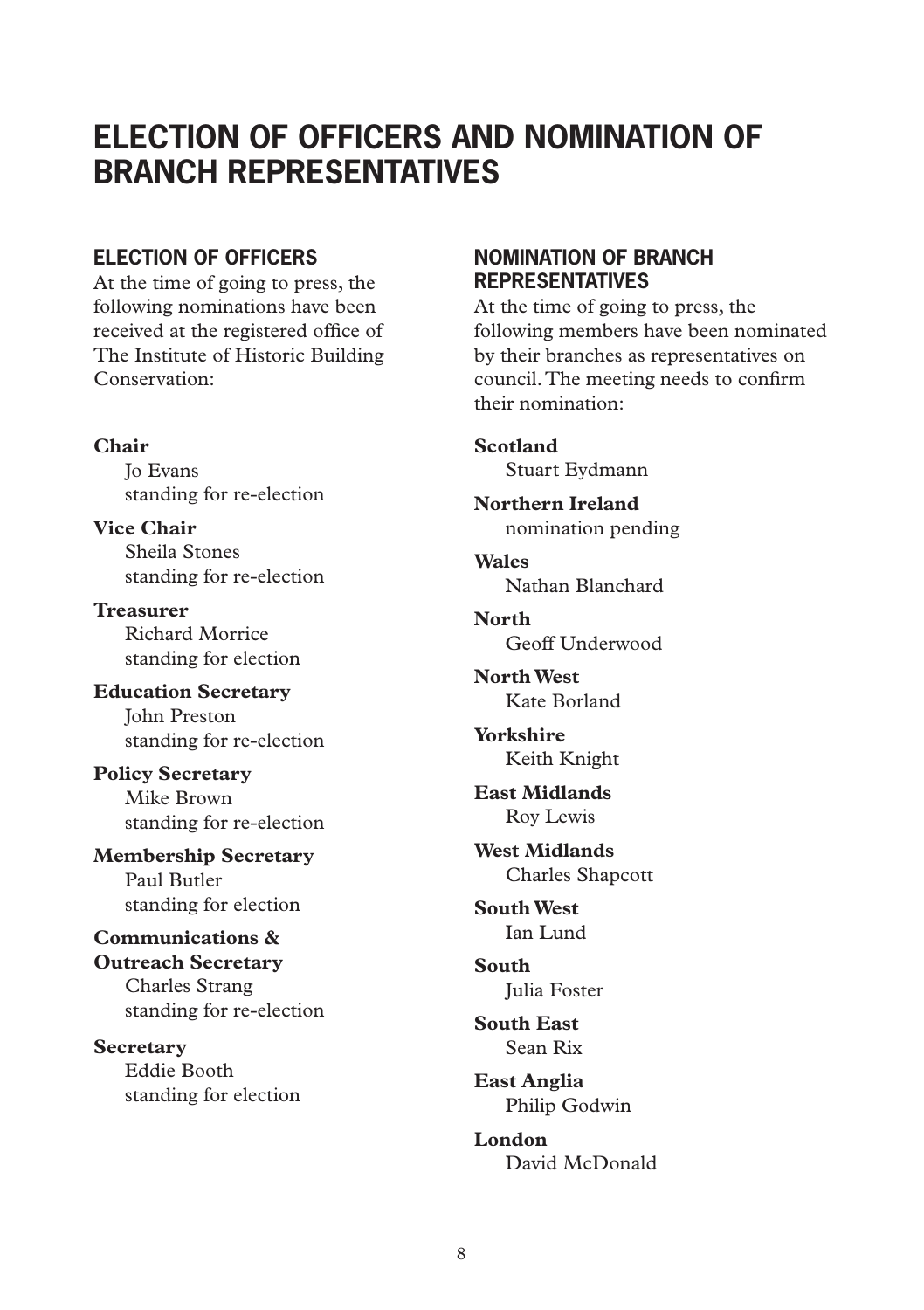# **MOTIONS TO THE AGM**

Motions to the Annual General Meeting shall be made in writing to the secretary in the names of a proposer and seconder, both to be full members, at least 21 full days prior to the AGM.

Full details of the institute's AGM procedures are contained within Section 5 of the Articles of Association of The Institute of Historic Building Conservation (see under About IHBC, Business Papers, on the IHBC website).

At the time of printing no motions have been received at the institute's offices.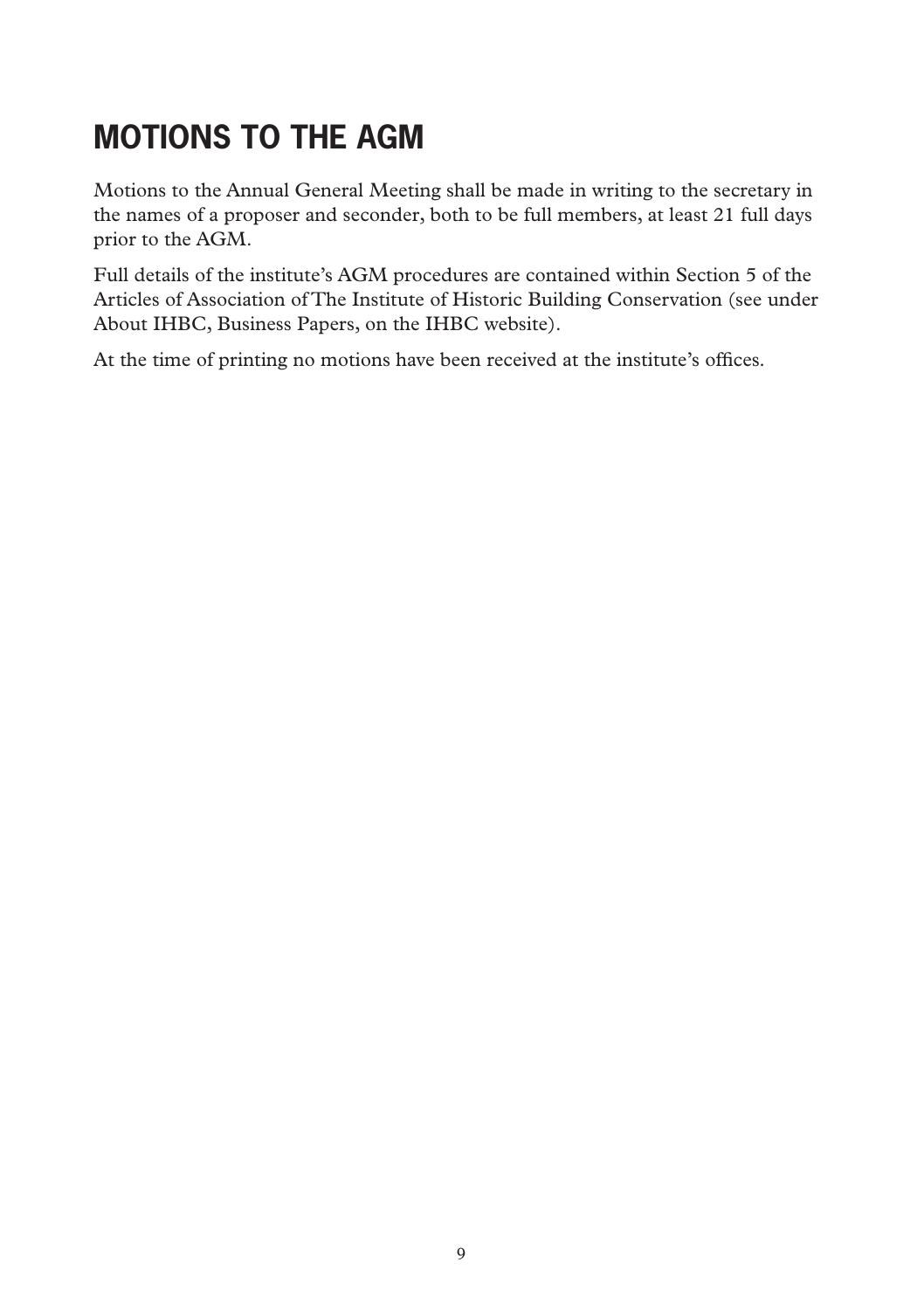## **MINUTES OF THE ANNUAL GENERAL MEETING OF THE INSTITUTE OF HISTORIC BUILDING CONSERVATION 2010**

**Royal College of Physicians, 11 St Andrews Place, Regents Park, London Friday 11 June 2010 Chair: Eddie Booth, IHBC President**

#### **Present**

Tina Andrew Chris Bennett Edmund Bird Hal Bishop Douglas Black David Blackburn Nathan Blanchard Eddie Booth Ian Brocklebank Adrian Browning Michael Bullen Ken Burley Gill Butter James Caird John Campbell Dave Chetwyn Richenda Codling Nick Collins Alyson Cooper Jane Corfield Roger Cullimore Alison Davidson Devon DeCelles Catherine Dove Jo Evans Jon Finney

Alec Forshaw Julia Foster Jenny Freeman Jennifer Gale Rachel Godden Phil Godwin Philip Grover Torsten Haak Emilia Hands Charmain Hawkins Chris Hawkins Jane Jackson Sarah Kettles David Kincaid Bob Kindred Michael Knights David Lovie Ian Lund Richard MacCullagh Alan Mayes David McDonald Peter Mills Fiona Newton James O'Donovan Seán O'Reilly Helen Parvin

Lydia Porter Stewart Ramsdale Paul Rhymes Stephen Rickards James Ross Jane Roylance Jan Schneidewind Barry Sellers Sue Smith Sheila Stones Charles Strang Kathryn Stubbs Adam Swan Jonathan Taylor Michael Taylor Nicole Twort Clare Vint Charles Wagner Robert Walker James Webb John Webb Virginia Wedgwood Christine White Michael White Luke Wormald Nicola Xuereb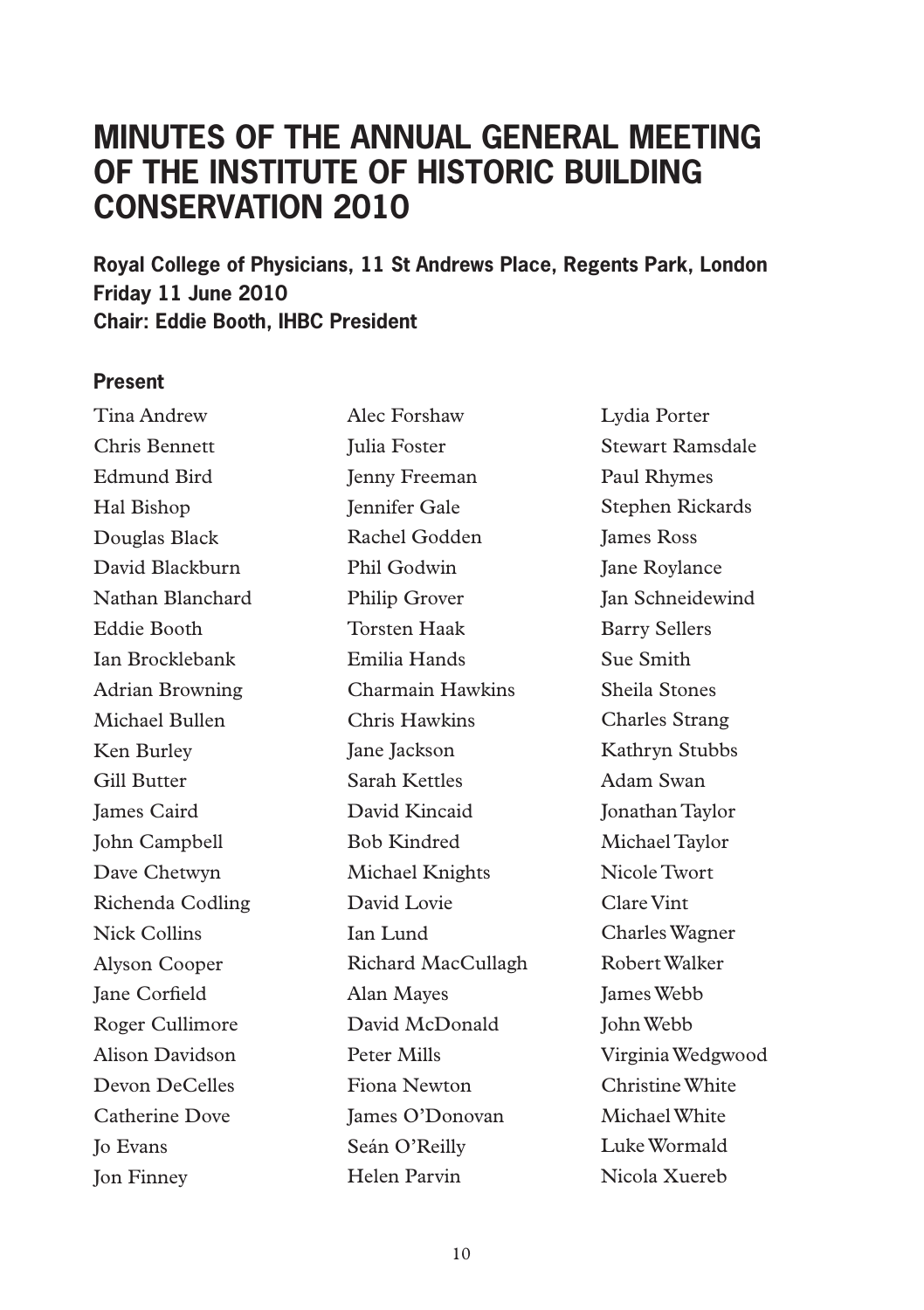### **1 Apologies for absence**

| Malcolm Airs          | Kate Dickson       | Richard Morrice      |
|-----------------------|--------------------|----------------------|
| Nigel Barker          | Ron Douglass       | Jenni Neilson        |
| Kate Baxter-Hunter    | Adron Duckworth    | Chloe Oswald         |
| Chezel Bird           | <b>Bob Edwards</b> | <b>Justine Page</b>  |
| David Birkett         | John Edwards       | Maureen Pearce       |
| Stephen Bradwell      | Helen Garside      | John Preston         |
| Gail Broom            | Luciana Grave      | Andrew Richards      |
| Mike Brown            | Bryan Harris       | Dennis Rodwell       |
| Sharon Brown          | Edwards Holland    | Carole Ryan          |
| Jon Burgess           | Lisa Jennings      | Prue Smith           |
| Dave Burton-Pye       | Colin Johns        | Penny Stokes         |
| Jenny Carlile         | Dave Jump          | <b>Trefor Thorpe</b> |
| Jeff Carpenter        | Gemma Kidd         | John Townsend        |
| Sarah Cawrse          | Mary King          | Bill Tyler           |
| Gary Cooper           | Roy Lewis          | Simon Went           |
| <b>Jim Crane</b>      | Liz Marten         | Paul White           |
| Peter de Figueiredo   | Elizabeth Martin   | Chris Wood           |
| Richard Dean          | Debbie Mays        |                      |
| <b>Andrew Derrick</b> | David Moore        |                      |

Eddie Booth particularly noted the apology from the secretary, Richard Morrice. This was the first AGM he had not been able to attend for many years.

#### **2 Minutes of the AGM held on Friday 12 June 2009 and matters arising**

The minutes were circulated prior to the meeting with the council's report and the accounts. The minutes were accepted as an accurate record of the meeting. The president, Eddie Booth (EB), then signed the minutes.

#### **3 Council's report**

Dave Chetwyn (DC) said this was his last AGM as chair following his three year term. He said it had been a very busy year with consultations and the new PPS in England taking up a lot of time. Membership had grown during his time in post with a total of 2,049 members to date. He thanked the staff for their commitment and long hours that had been put in and also the volunteers who give their time to keep the institute running both nationally and regionally. DC said it had been a pleasure and a privilege to have held the post and gave particular thanks to the director for all his help and support.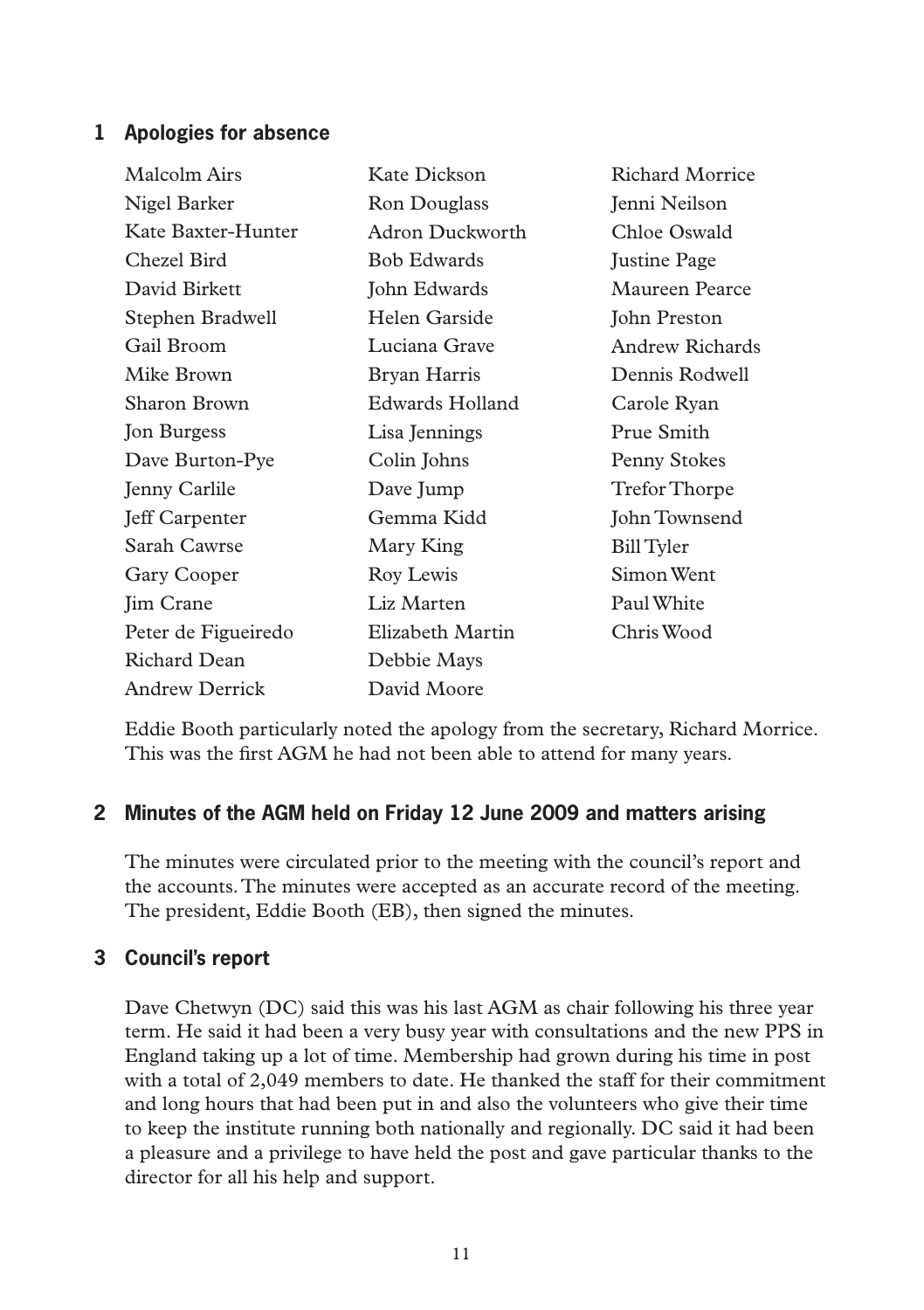### **4 Accounts for 2008–09**

The treasurer, Michael Knights, drew the meeting's attention to the accounts summary as published in the AGM papers and they were taken as read. He pointed out that overall income had increased via the trading arm, IHBC Enterprises and that member numbers were holding up although this was being carefully monitored.

Under Resolution 1 the accounts were recommended to the meeting, the approval of which was proposed by Michael Knights and seconded by Jon Finney and Stewart Ramsdale.

Under Resolution 2 the appointment of Larking-Gowen as accountants was recommended, the approval of which was proposed by Michael Knights and seconded by Alyson Cooper and Jennifer Freeman.

### **5 Election of officers**

The president drew the meeting's attention to the list of officers for election as printed in the AGM papers. He noted that the chair was standing down after three years, the remaining officers were standing for re-election, with the exception of Jo Evans (JE), and no objections or additional nominations had been received. A nomination for chair had been received from JE. EB said she has been a stalwart of the South East branch for many years and more recently membership secretary. There had been no objections or other nominations for the post of chair.

This and the remaining posts of vice chair, treasurer, education secretary, policy secretary and secretary to the IHBC were voted for en bloc, and were proposed by Nathan Blanchard, seconded by Philip Grover and agreed by the meeting.

JE thanked the past chair for his hard work and massive commitment of time to the institute during his time as chair. She said the institute owed him a huge debt of gratitude. The IHBC has come a long way both as a professional body and in its capacity to influence what happens within the sector but its members are still the most important thing. As a new member she had been involved in the Brighton school in 1991 and she had been struck then by the friendly nature of the institute and made lots of friends as a result. She hoped that new members still feel that the institute is a group of friends and colleagues where they are encouraged to get involved and volunteer.

The nominations of branch representatives were also listed in the AGM papers. The nominations, which were dealt with en bloc, were proposed by Mike Brown, seconded by Jon Finney and agreed by the meeting.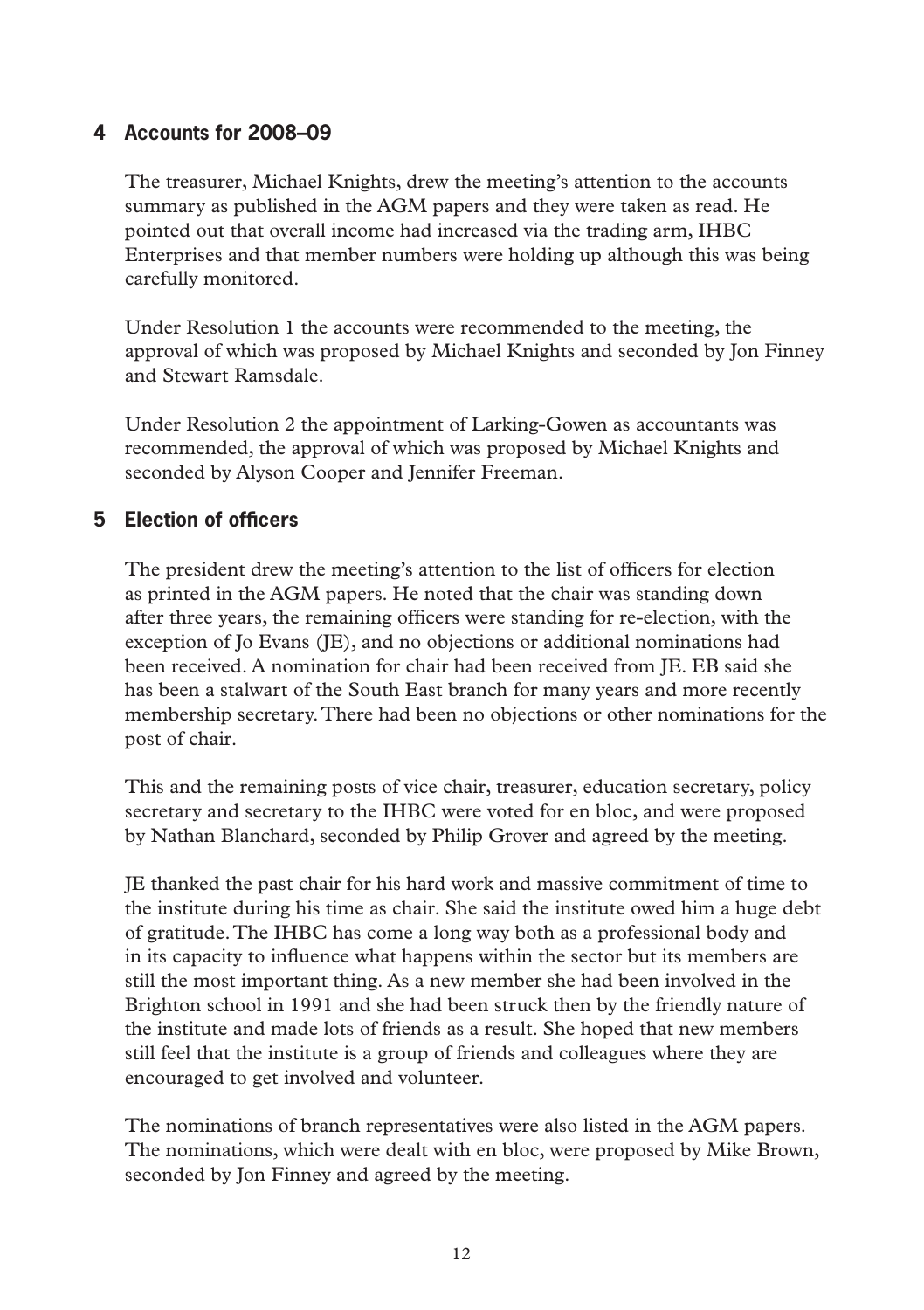#### **6 Motions to the AGM**

- 6.1 Constitutional amendment for registration as a charity in Scotland. This motion at the request of the office of the Scottish charity regulator is to add the following clause to the memorandum of Association. It reads 'nothing in this constitution shall authorise an application of the property of the charity for purposes which are not charitable in accordance with section 7 of the Charities and Trustee Investment (Scotland) Act 2005'. This is required wording and so can not be changed. It has been approved by the national council. Acceptance of this motion was proposed by Richard Morrice, seconded by David McDonald and agreed by the meeting.
- 6.2 To note and welcome the publication of the disciplinary procedures relating to professional conduct which was posted on the IHBC website in April 2010. The procedures have been firmed up and were approved by the national council. Acceptance of the motion was proposed by David Lovie, seconded by Dave Chetwyn and agreed by the meeting.
- 6.3 To adopt the IHBC's corporate business plan  $2010-15$ . The final text had been approved by the national council and posted to the website. Charles Strang said that this plan followed on from the strategy produced back in 2007. The plan centres on the three core objective of helping people, helping conservation and helping conservational professionals. A more detailed plan will go before the national council in September and will be reviewed in 2013. Acceptance of the motion was proposed by Sheila Stones, seconded by Charles Strang and agreed by the meeting.

#### **This completed the official business of the Annual General Meeting, which was followed by an open discussion.**

#### **7 Any other business**

7.1 Alyson Cooper and Ian Lund raised concerns about how the credit crunch is affecting built environment professionals. They asked for reassurance for the membership at large that the institute was doing all it can to influence the powers that be within the Communities and Local Government and Culture Media and Sport government departments. They asked what the institute and members can do to help.

DC said members should emphasise the statutory duties that are required of local government with regard to the historic built environment. The institute has been working hard to ensure a better knowledge and understanding of our members work and the value of it particularly in the public sector.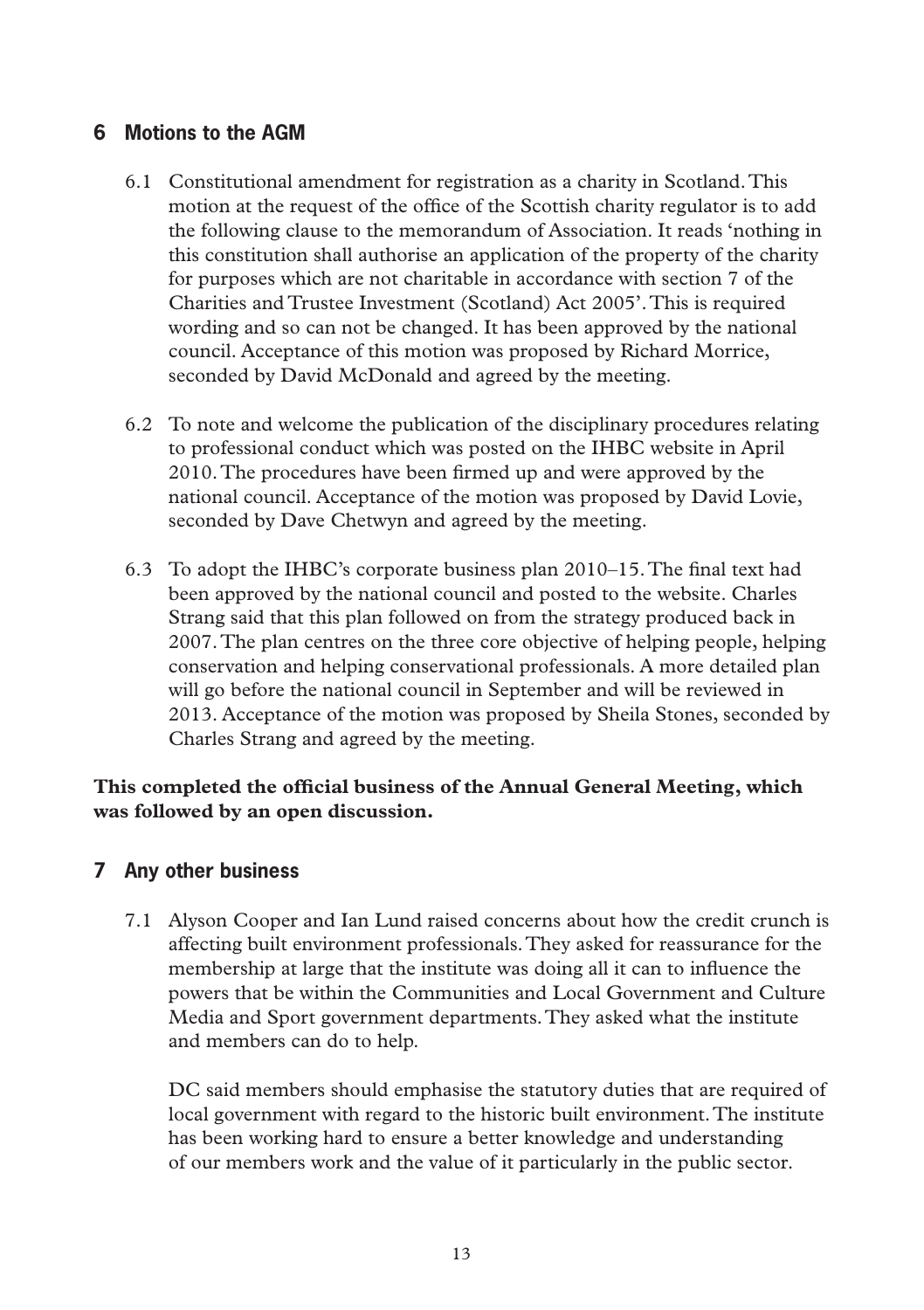SOR said the new corporate business plan does cover this and aims to broaden the institute's links with other built environment organisations. Also members can add value to the institute by volunteering and help to build the infrastructure to achieve broader links and understanding. DC said the presentation given by Baroness Andrews (chair of English Heritage) at the start of the annual school encouraged historic environment specialists to work together. JE said there was a danger that for those in local government they know what they do and the danger is to assume others know too. There was a need to keep reminding those around us about the work members do and the benefits it brings to all. DC said that when he has attended meeting involving other organisation and government departments he has to keep reminding them of the many values and benefits that heritage brings through economic development and regeneration. EB said that the 2010 IHBC *Yearbook* is now out and is one of the best ways to showcase the work of the institute and its members.

- 7.2 Harriet Devlin promoted a new publication that she co-edits with Roger White of University of Birmingham called The Historic Environment: Policy and Practice. It is a vehicle for students and academics from all over the world to publish work and it brings together both built environment and archaeology.
- 7.3 Torsten Haak promoted the jointly run event between IHBC, Glasgow Preservation Trust and Association of Preservation Trusts that will take place in Glasgow on 18 November. A leaflet on this was included in each delegate pack.
- 7.4 EB said that two people were moving on from working with IHBC. Firstly DC from the role of chair and secondly Devon DeCelles from the post of membership services officer. Each had been a rock for the institute and were wished well in their new roles. Presentations were made to both.
- 7.5 And finally EB reminded the meeting that the 2011 Annual School will be in Llandudno, North Wales on 16–18 June. A leaflet on this was included in each delegate pack.

**The meeting closed at 5.40pm.**